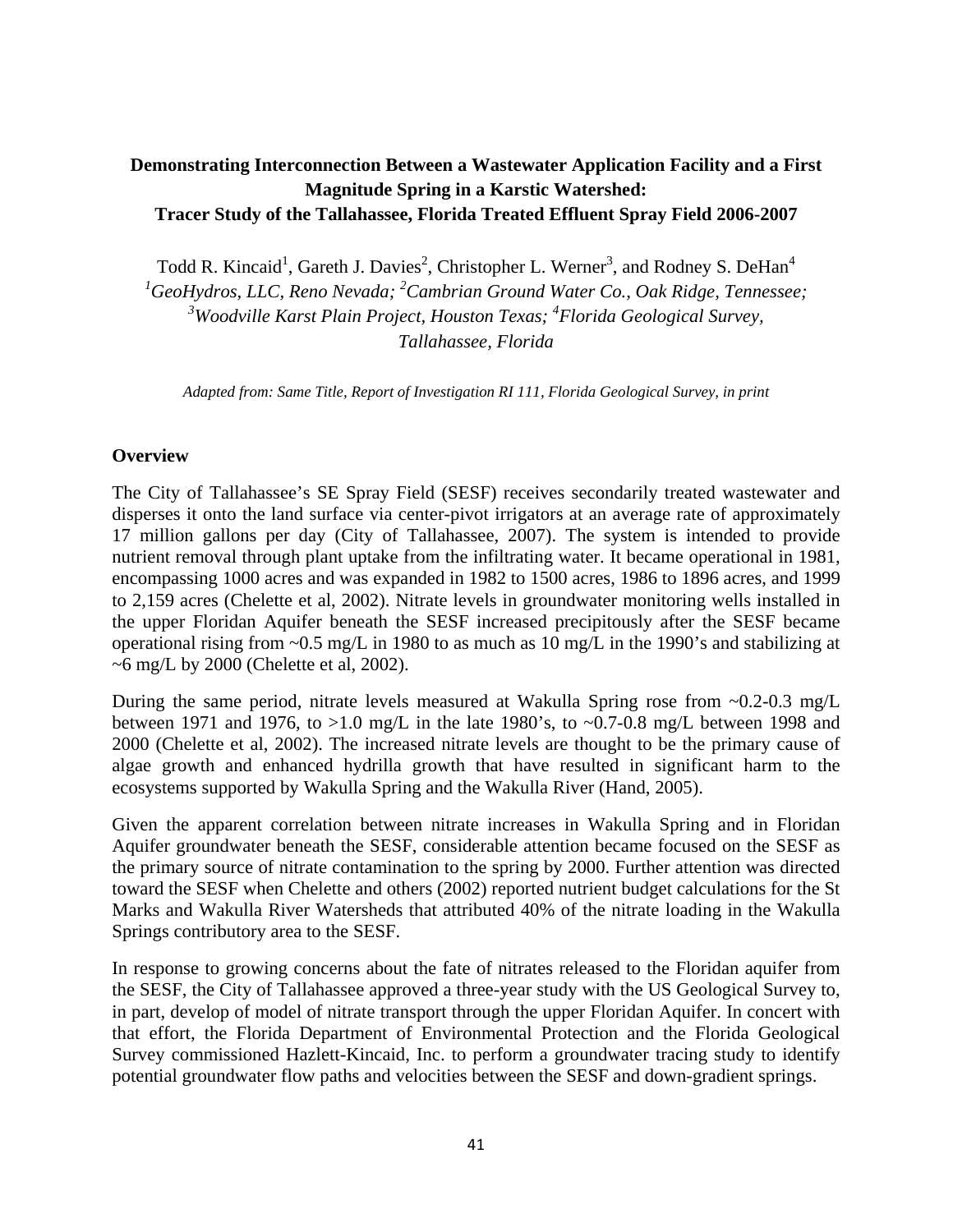Tracer injections were performed in three wells across the northern side of the SESF and one sinking stream located on the southeastern side of the property (**Figure 1**). Water samples were subsequently collected from ten wells and eleven natural discharge points for between two and fourteen months and analyzed in a laboratory for the presence and relative amount of the injected tracers. Sampling for the fluorescent dyes was also conducted at two of the wells, Wakulla B-Tunnel, and the St. Marks River upstream of its disappearance with insitu filter fluorometers (IFF).

One or more of the fluorescent dyes was detected at five of the wells and five of the springs (**Figures 2 & 3**). The springs at which the fluorescent dyes were detected include: Wakulla Spring, Sally Ward Spring, Indian Spring, and one or more of the small springs contributing to flow in McBride's Slough. The fastest travel times to those springs established by fluorescent tracer breakthrough curves ranged from approximately 28-66 days after the injections with subsequent smaller pulses of tracer-laden water arriving at Wakulla and McBride's Slough as late as approximately one year after the injections. Very minor quantities of fluorescent compounds that fluoresce in the same range as the injected tracers were detected at Monroe Spring and the St. Marks River Rise but not enough to be confident that our tracers were recovered at those locations. None of the fluorescent tracers were detected at in the St. Marks River at Natural Bridge, Rhodes Spring, or Newport Spring.

## **References**

- Chelette, A., Pratt, T. R., and Katz, B. G., 2002. Nitrate loading as an indicator of nonpoint source pollution in the lower S. Marks-Wakulla Rivers watershed: Water Resources Special Report 02-1, Northwest Florida Water Management District, Havana, Florida, 138 p.
- City of Tallahassee, 2007. The Southeast Farm Wastewater Reuse Facility, accessed from http://www.talgov.com/you/water/sefarm.cfm
- Hand, J. 2005. Nitrate & Hydrilla at Wakulla Spring, Untitled presentation, Solving Water Pollution Problems in the Wakulla Springshed of North Florida; Hydrogeology Consortium Workshop http://www.geohydros.com/FGS/ HC\_Workshops/2005\_WS\_Workshop/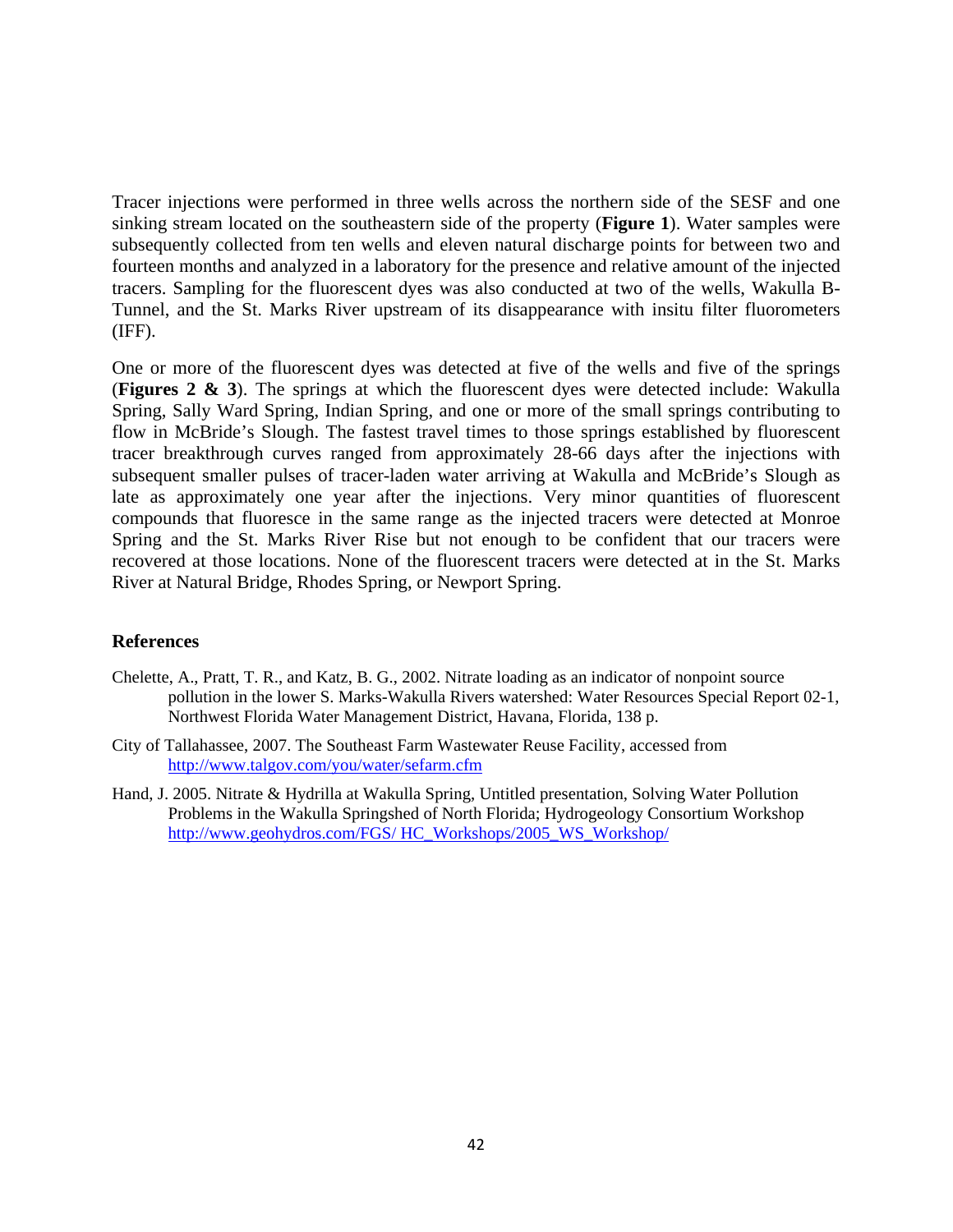

*Figure 1. Photos of the dye injections that occurred at a swallet and monitoring wells located within the City of Tallahassee's waste water spray field.* 



*Figure 2. Traced groundwater flow paths from the City of Tallahassee's waste water spray field to Wakulla, Indian, Sally Ward, and McBrides springs, north Florida.*